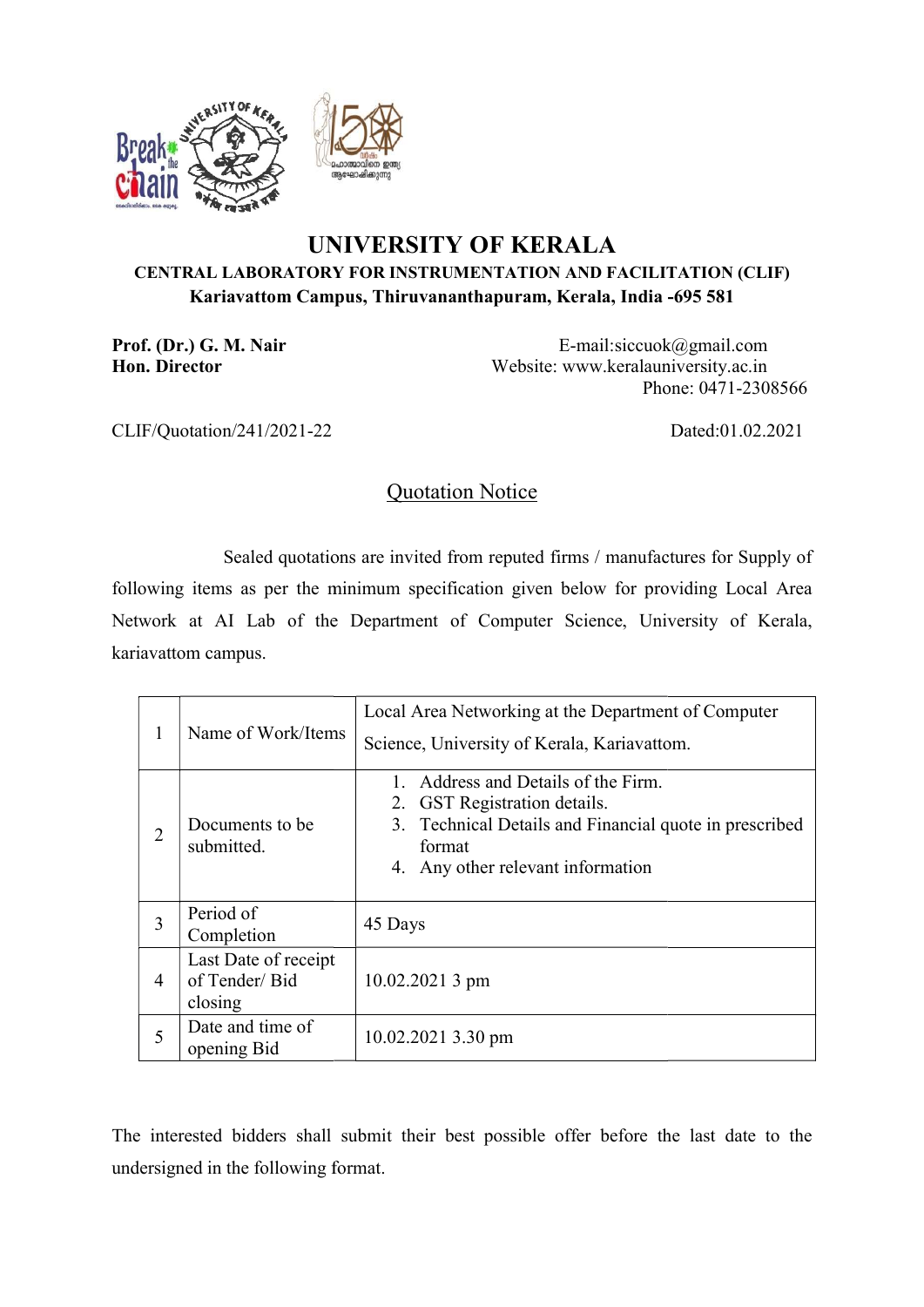| <b>Materials</b> |                                                                            |              |      |      |                 |      |       |          |  |  |
|------------------|----------------------------------------------------------------------------|--------------|------|------|-----------------|------|-------|----------|--|--|
| No.              | Item                                                                       | Quantity     | Unit | Rate | Total<br>Amount | Make | Model | Warranty |  |  |
| $\mathbf{1}$     | Cat6 UTP Cable<br>(Molex/AMP/NORDEN)                                       | 220          | Mtr  |      |                 |      |       |          |  |  |
| $\overline{2}$   | <b>Information Outlet</b><br>(Molex/AMP/NORDEN)                            | 22           | No.  |      |                 |      |       |          |  |  |
| $\overline{3}$   | Singleshutter faceplate                                                    | 22           | No.  |      |                 |      |       |          |  |  |
| $\overline{4}$   | $3/3$ SMB (box)                                                            | 22           | Nos. |      |                 |      |       |          |  |  |
| 5                | 50X50 DLP Trunking with<br>accessories such as end cap,<br>corner cap etc. | 24           | Mtr  |      |                 |      |       |          |  |  |
| 6                | Cat 6 1mtr Patch cord                                                      | 22           | Nos. |      |                 |      |       |          |  |  |
| $\overline{7}$   | Cat 6 2mtr Patch cord                                                      | 22           | Nos. |      |                 |      |       |          |  |  |
| $\,8\,$          | 24 Port 1000 Mbps Switch with<br>Lifetime warranty.                        | $\mathbf{1}$ | Nos. |      |                 |      |       |          |  |  |
| 9                | Cable Manager                                                              | $\mathbf{1}$ | No.  |      |                 |      |       |          |  |  |
| 10               | 24 port Cat 6 patch panel - Fully<br>loaded                                | $\mathbf{1}$ | No.  |      |                 |      |       |          |  |  |
|                  | Labour                                                                     |              |      |      |                 |      |       |          |  |  |
| 1                | Cat6 UTP Laying Charges                                                    | 220          | Mtr  |      |                 |      |       |          |  |  |
| $\overline{2}$   | RJ 45 / IO Termination Charges                                             | 44           | No.  |      |                 |      |       |          |  |  |
| 3                | 3/3 PVC Box fixing Charges<br>(Surface)                                    | 22           | Nos. |      |                 |      |       |          |  |  |
| $\overline{4}$   | <b>Faceplate Fixing Charges</b>                                            | 22           | No.  |      |                 |      |       |          |  |  |
| 5                | 50X50 DLP Trunking Laying<br>Charges                                       | 24           | Mtr  |      |                 |      |       |          |  |  |
| 6                | Fixing and ports termination of<br>Patch panel.                            | $\mathbf{1}$ | No.  |      |                 |      |       |          |  |  |
| $\tau$           | Fixing and Configurarton of<br><b>Ethernet Switch</b>                      | $\mathbf{1}$ | No.  |      |                 |      |       |          |  |  |
| $\,8\,$          | Testing, Comissioning and<br>Labelling of Network                          | $\mathbf{1}$ | No.  |      |                 |      |       |          |  |  |
| 9                | 1 KVA UPS with wall mount<br>stand                                         | 1            | No.  |      |                 |      |       |          |  |  |
| 10               | Unforseen items                                                            | $\mathbf{1}$ | Nos. |      |                 |      |       |          |  |  |

## Scope of the Work

 The present work is to Providing Local Area Network at the Department of Computer Science, University of Kerala, Kariavattom Campus. The supplier has to be supply, install and commissioning the system. The entire quote shall form an integrated system. The existing facility shall be utilized. If any additional components are needed for the satisfactory completion of the work, the supplier shall add the item in the above list.

## Terms and conditions

- 1. This Bid is single cover bid, Both Technical Bid and Financial Bid shall be submitted in same covers.
- 2. The bidder shall quote rate for each items in the BoQ. Incomplete BoQ is liable to be rejected.
- 3. The Bidder shall quote price in clear terms and the specification of products. The rates quoted must be inclusive of all taxes, cost of supply at site, warranty and installation charges etc...